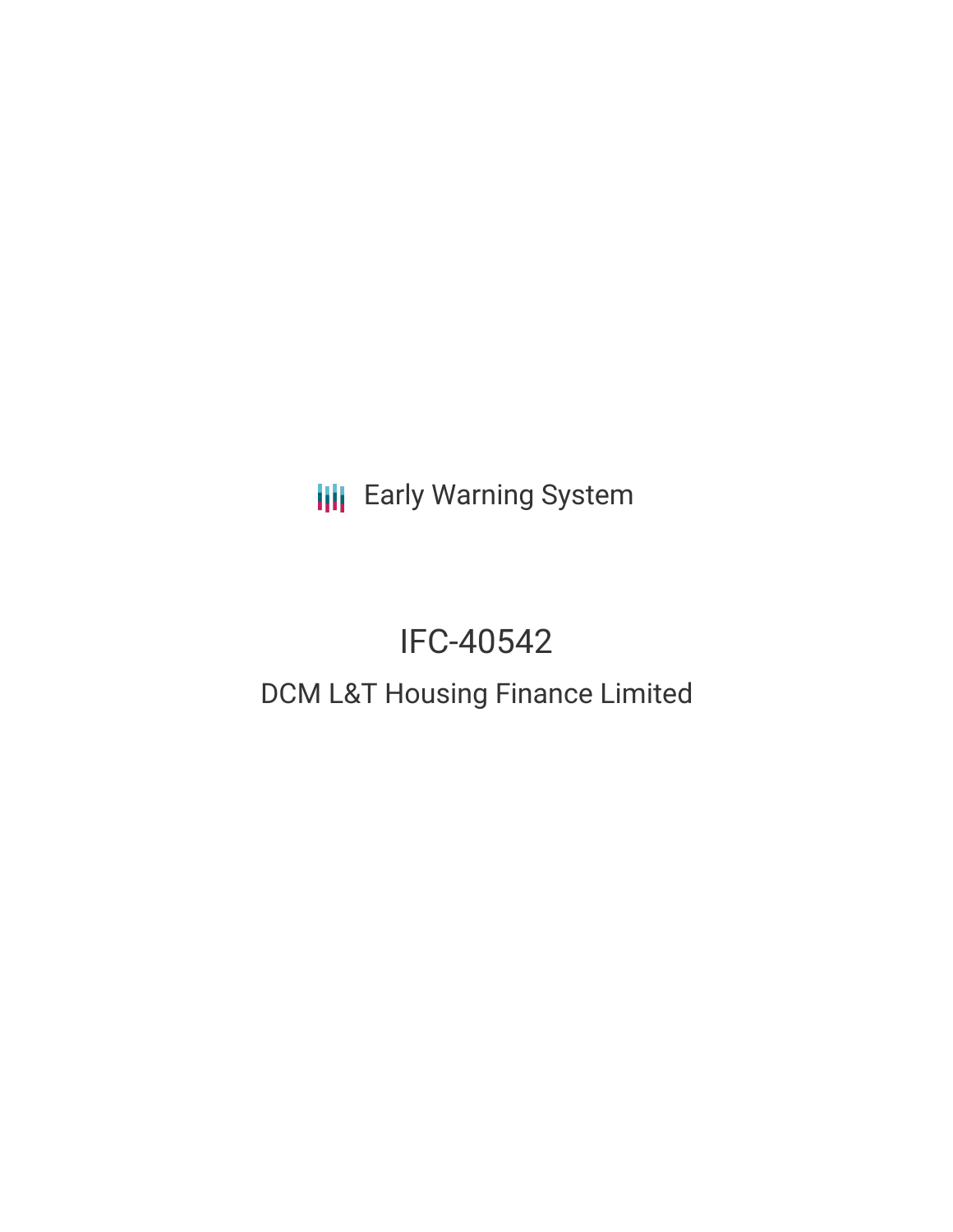

#### **Quick Facts**

| <b>Countries</b>               | India                                   |
|--------------------------------|-----------------------------------------|
| <b>Financial Institutions</b>  | International Finance Corporation (IFC) |
| <b>Status</b>                  | Proposed                                |
| <b>Bank Risk Rating</b>        | FI.                                     |
| <b>Voting Date</b>             | 2018-03-28                              |
| <b>Borrower</b>                | <b>L&amp;T Housing Finance Limited</b>  |
| <b>Sectors</b>                 | Finance                                 |
| <b>Ring Fence</b>              | Housing                                 |
| <b>Investment Type(s)</b>      | Equity                                  |
| <b>Investment Amount (USD)</b> | \$75.00 million                         |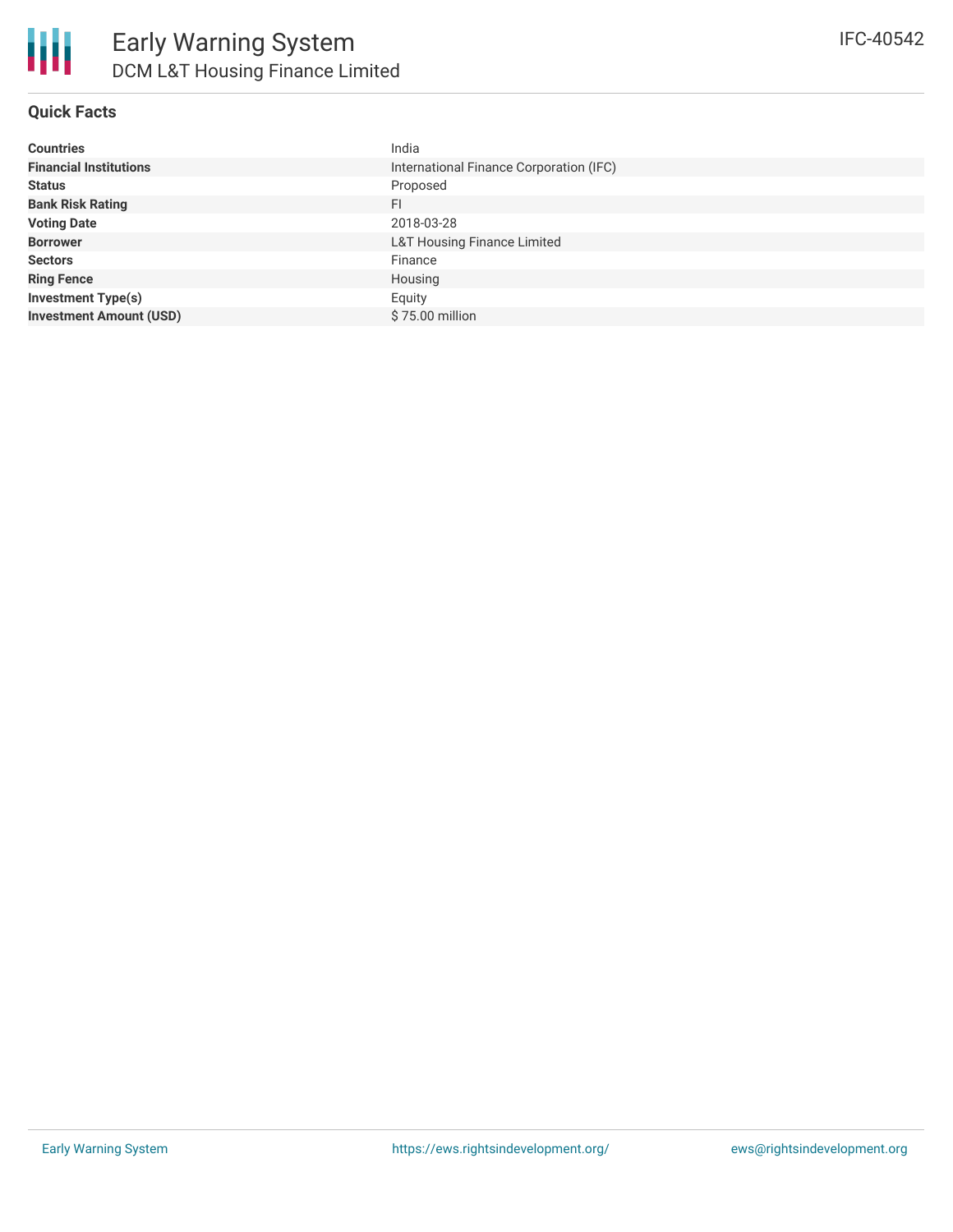

#### **Project Description**

The proposed project consists of senior financing to L&T Housing Finance Limited (L&TH or the Company). The proceeds will be used to finance developers of affordable housing as per the criteria specified in the Pradhan Mantri Awas Yojna, scheme of the Government of India that aims for "Housing for All" by 2022.

L&TH is a Housing Finance Company registered under the National Housing Bank. The Company serves the housing and real estate finance segments. As of Sep/17, the Company held US\$1.6 billion in assets.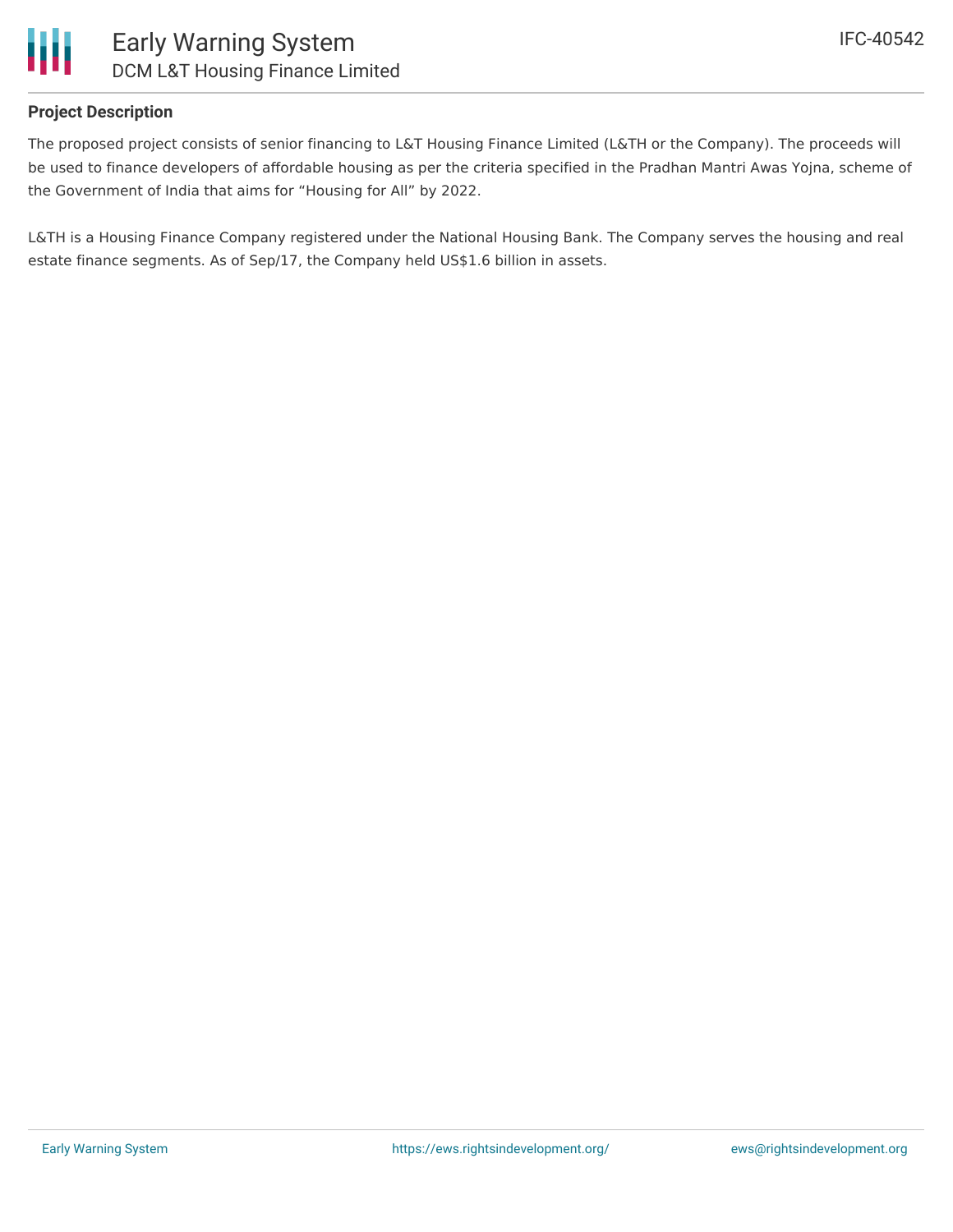

#### **People Affected By This Project**

1. Support to the affordable housing market: The project will increase access to affordable housing by supporting the financing of developers engaged in the affordable housing segment.

2. Job creation: Construction industry is one of the largest job creators in India. By supporting the expansion of housing finance this project will also contribute to job creation in India.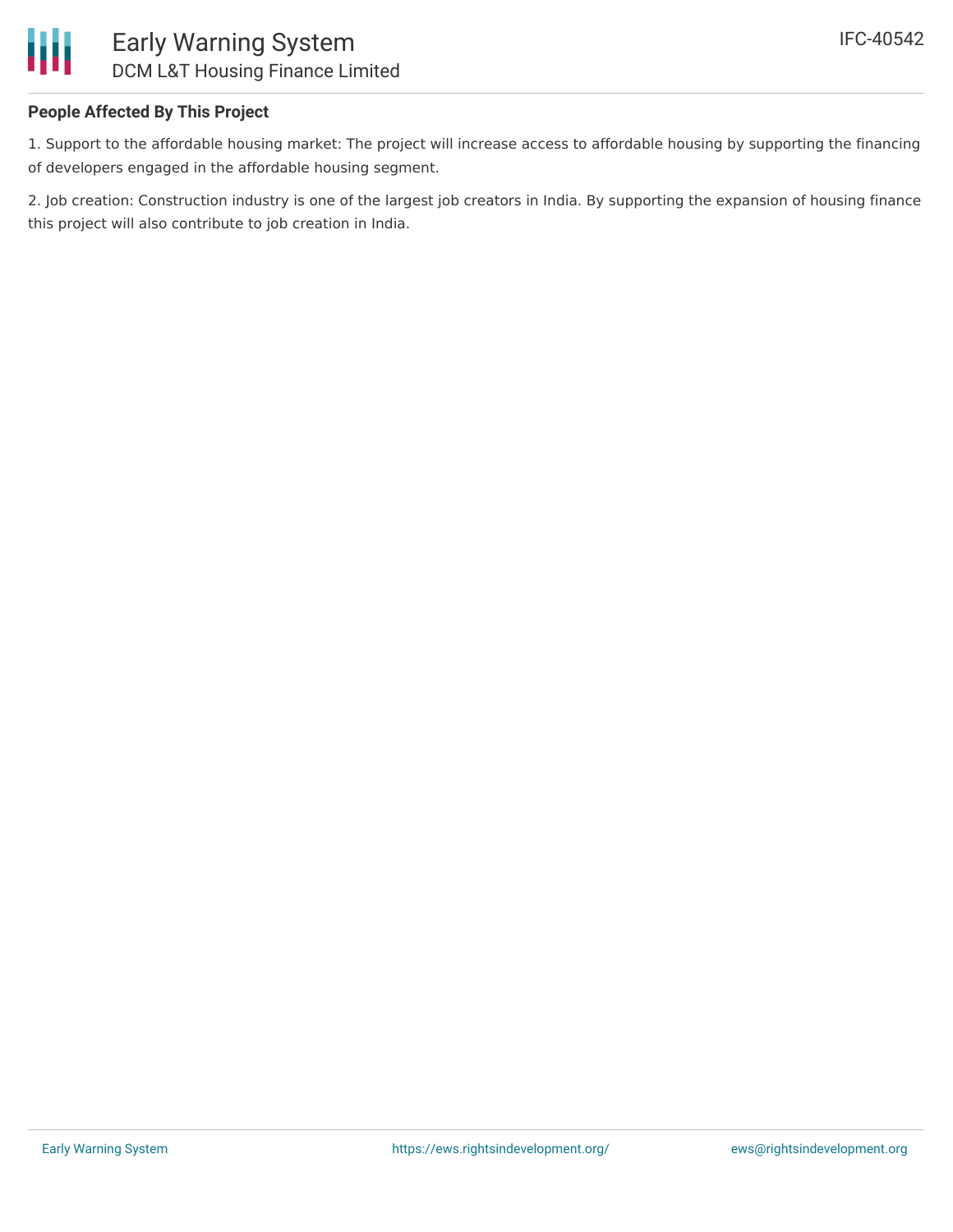#### **Investment Description**

• International Finance Corporation (IFC)

#### **Financial Intermediary**

Financial Intermediary: A commercial bank or financial institution that receives funds from a development bank. A financial intermediary then lends these funds to their clients (private actors) in the form of loans, bonds, guarantees and equity shares. Financial intermediaries include insurance, pension and equity funds. The direct financial relationship is between the development bank and the financial intermediary.

- L&T [Housing](file:///actor/597/) Finance Limited (Financial Intermediary)
- L AND T [HOUSING](file:///actor/4064/) FINANCE LIMITED (Financial Intermediary) **is owned by** Larsen & [Toubro](file:///actor/3578/) (Parent Company)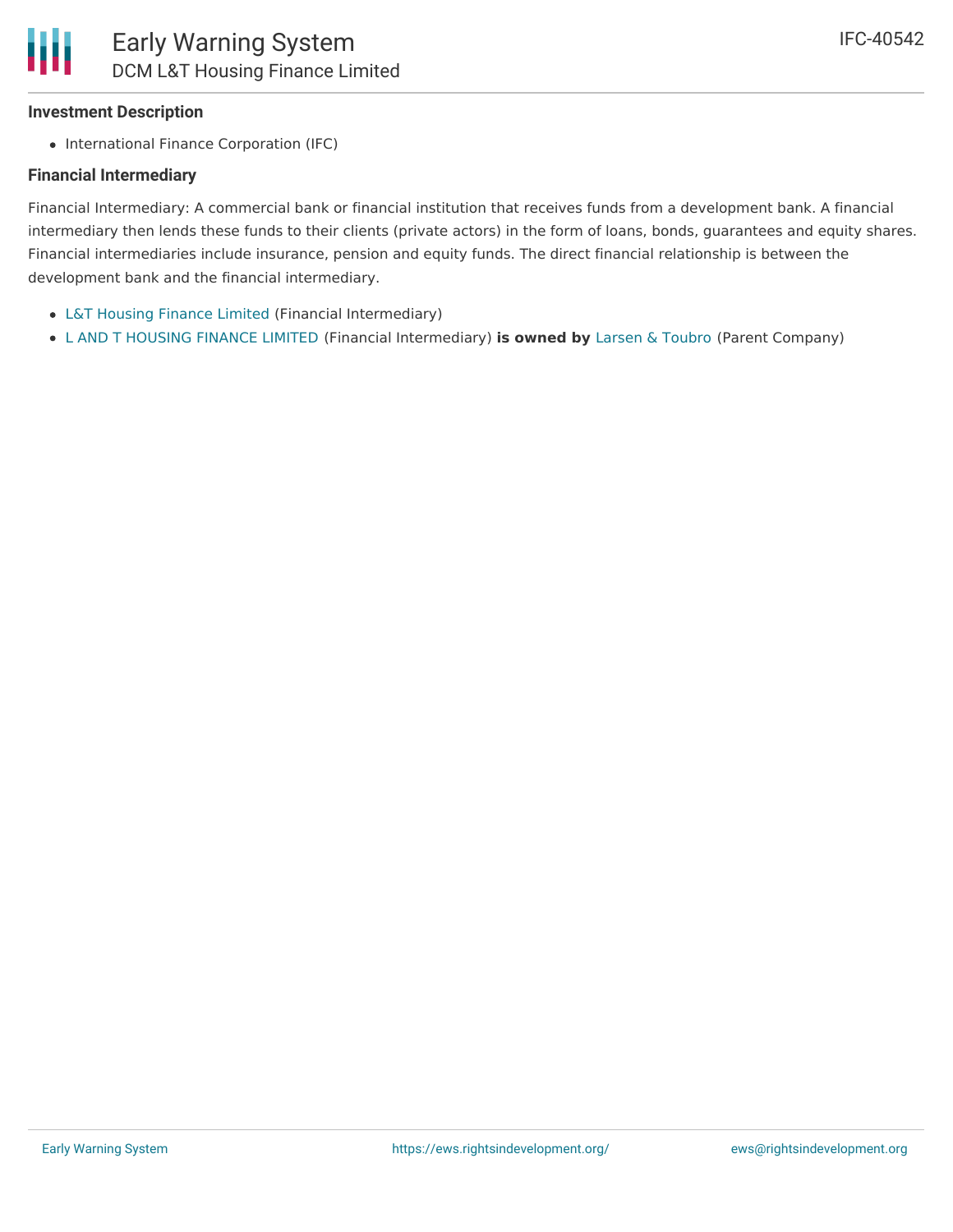#### **Private Actor Relationship**

There is often limited information publicly available about what development banks are funding through financial intermediaries. In 2021, the Early Warning System partnered with Oxfam International to incorporate information on high-risk projects being funded by financial intermediaries receiving funding from the International Finance Corporation (IFC) and the Dutch Development Bank (FMO).

The information listed below describes the relationship between the different private actors linked to high-risk sectors and subprojects of IFC and FMO's financial intermediary investments and/or the financial intermediary's parent companies made from 2017 through 2020, including any associated ring fences.

The database, however, does not explicitly or implicitly imply that IFC or FMO have material exposure to or are contractually or legally accountable to the sub-projects financed by their financial intermediaries or the financial intermediary's parent companies. It only shows a seemingly financial relationship among the different private actors, the financial intermediaries, and IFC or FMO.

#### **Private Actors Description**

L&T Housing Finance Limited is a wholly owned subsidiary of L&T Finance Holdings Limited (L&TF), the financial services arm of Larsen and Toubro Limited (L&T). L&TF, through its operating companies, is engaged in rural, housing and wholesale/infrastructure finance as well as investment and wealth management. L&TF services about 12 million customers with pan-India presence. It reports an asset base of over US\$10 billion. LTF's largest shareholder is Larsen and Toubro Limited which is a major global technology, engineering, construction, manufacturing and financial services conglomerate.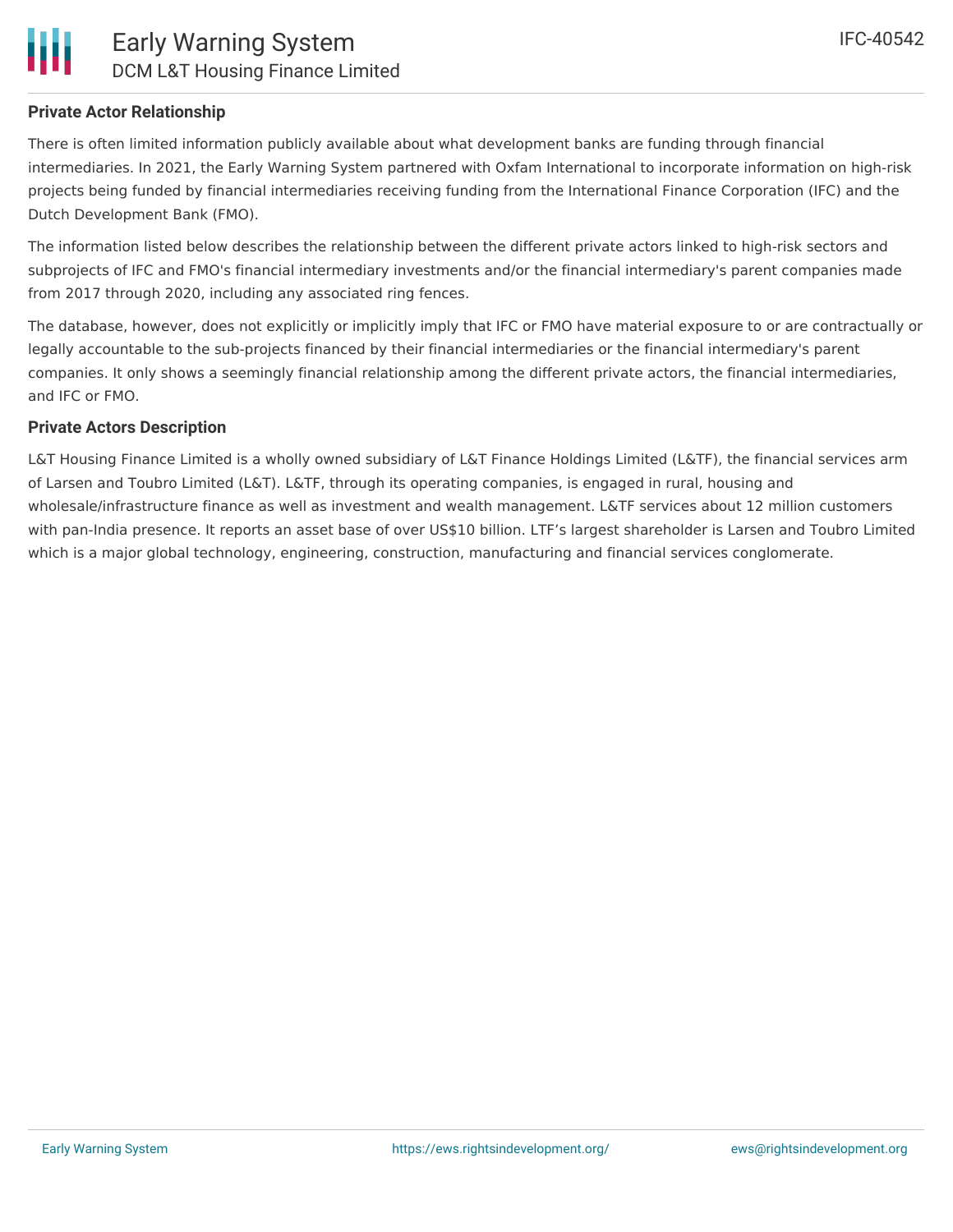| <b>Private Actor 1</b>                    | <b>Private Actor</b><br>1 Role | <b>Private Actor</b><br>1 Sector | <b>Relation</b>          | <b>Private Actor 2</b>                  | <b>Private Actor</b><br>2 Role | <b>Private Actor</b><br>2 Sector |
|-------------------------------------------|--------------------------------|----------------------------------|--------------------------|-----------------------------------------|--------------------------------|----------------------------------|
|                                           |                                | $\overline{\phantom{a}}$         | $\overline{\phantom{0}}$ | <b>L&amp;T Finance Holdings Limited</b> | Parent Company                 | $\qquad \qquad -$                |
| Acciona SA                                | Parent Company                 | Energy                           | owns                     | Sun Photo Voltaic Energy                | Client                         | Energy                           |
| <b>Actis LLP</b>                          | <b>Parent Company</b>          | Energy                           | owns                     | Ostro Madhya Wind Pvt Ltd               | Client                         | Energy                           |
| <b>BSCPL Infrastructure Ltd</b>           | Parent Company                 | Transport                        | owns                     | <b>BSCPL Godhra Tollways Ltd</b>        | Client                         | Transport                        |
| Canadian Solar Energy Hldg                | <b>Parent Company</b>          | Energy                           | owns                     | Fermi Solarfarms Pvt Ltd                | Client                         | Energy                           |
| <b>Coastal Projects Ltd</b>               | Parent Company                 | Energy                           | owns                     | Ujjawala Power Private Ltd              | Client                         | Energy                           |
| <b>GMR Infrastructure Ltd</b>             | Parent Company                 | Energy                           | owns                     | <b>GMR Gujarat Solar Power Pvt</b>      | Client                         | Energy                           |
| <b>GVK Power &amp; Infrastructure Ltd</b> | Parent Company                 | Transport                        | owns                     | Mumbai Intl Airport Pvt Ltd             | Client                         | Transport                        |
| Hero Future Energies Pvt Ltd              | <b>Parent Company</b>          | Energy                           | owns                     | Clean Wind Power (Devgarh)              | Client                         | Energy                           |
| Hindustan Powerprojects Pvt               | Parent Company                 | Energy                           | owns                     | MB Power (Madhya Pradesh) Ltd           | Client                         | Energy                           |
| Hindustan Powerprojects Pvt               | Parent Company                 | Energy                           | owns                     | Solitaire Energies Limited              | Client                         | Energy                           |
| <b>IDFC Ltd</b>                           | Parent Company                 | Energy                           | owns                     | Hindupur Solar Parks Pvt Ltd            | Client                         | Energy                           |
| Larsen & Toubro                           | Investor                       | Finance                          | invests in               | Acciona SA                              | <b>Parent Company</b>          | Energy                           |
| Larsen & Toubro                           | Investor                       | Finance                          | invests in               | Acme Odisha Solar Power Pvt             | Parent Company                 | Energy                           |
| Larsen & Toubro                           | Investor                       | Finance                          | invests in               | Acme Py Powertech Pyt Ltd               | Parent Company                 | Energy                           |
| Larsen & Toubro                           | Investor                       | Finance                          | invests in Actis LLP     |                                         | Parent Company                 | Energy                           |
| Larsen & Toubro                           | Investor                       | Finance                          | invests in               | Adani Green Energy Ltd                  | Parent Company                 | Energy                           |
| Larsen & Toubro                           | Investor                       | Finance                          | invests in               | Animala Wind Power Pvt Ltd              | Parent Company                 | Energy                           |
| Larsen & Toubro                           | Investor                       | Finance                          | invests in               | Arinsun Clean Energy Pvt Ltd            | Parent Company                 | Energy                           |
| Larsen & Toubro                           | Investor                       | Finance                          |                          | invests in Atria Wind Power (Bijapur-2) | Parent Company                 | Energy                           |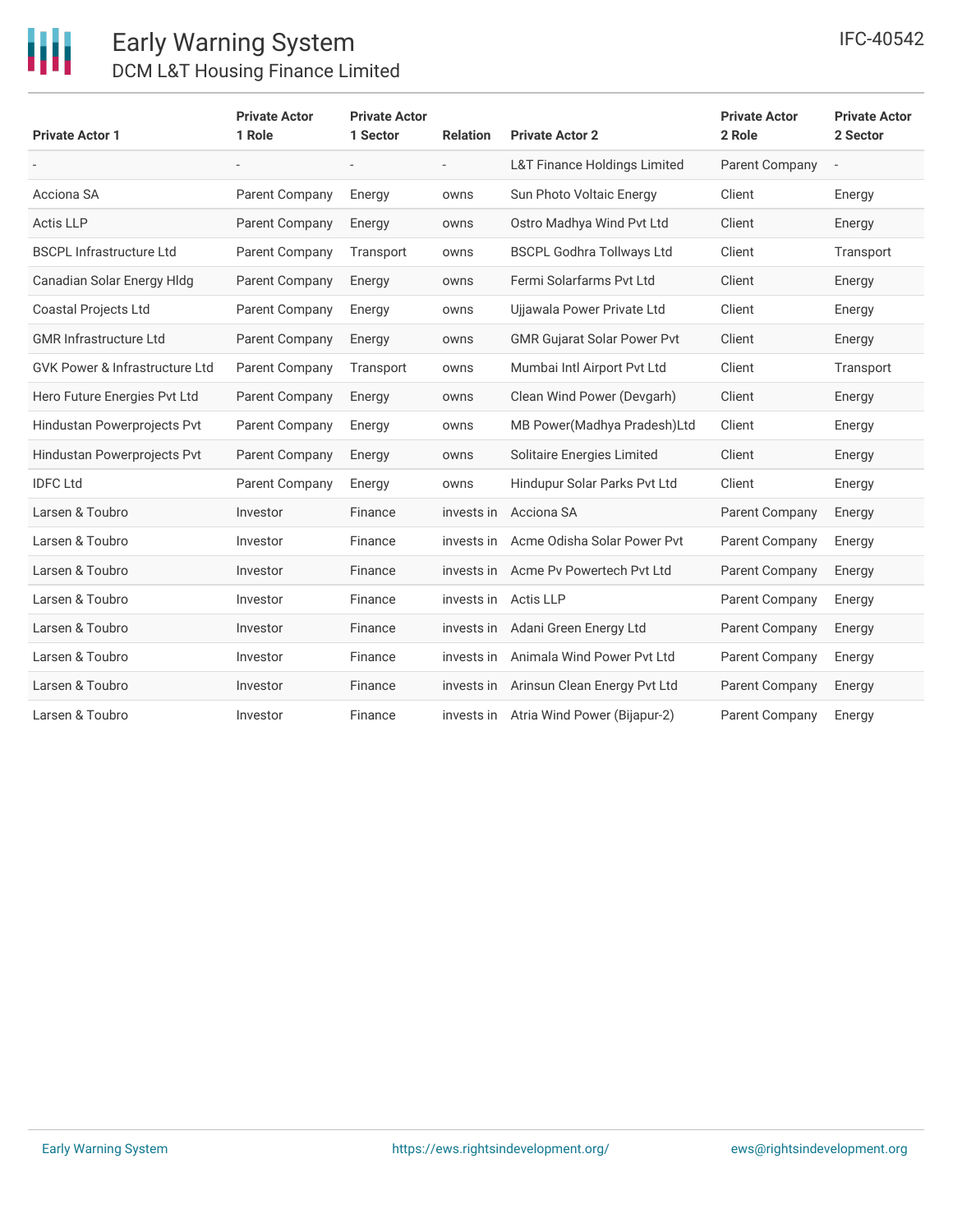

| <b>Private Actor 1</b> | <b>Private Actor</b><br>1 Role | <b>Private Actor</b><br>1 Sector | <b>Relation</b> | <b>Private Actor 2</b>             | <b>Private Actor</b><br>2 Role | <b>Private Actor</b><br>2 Sector |
|------------------------|--------------------------------|----------------------------------|-----------------|------------------------------------|--------------------------------|----------------------------------|
| Larsen & Toubro        | Investor                       | Finance                          | invests in      | Axis Wind Farms (Anantapur)        | Parent Company                 | Energy                           |
| Larsen & Toubro        | Investor                       | Finance                          | invests in      | Axis Wind Farms (MPR DAM) Pvt      | Parent Company                 | Energy                           |
| Larsen & Toubro        | Investor                       | Finance                          | invests in      | Axis Wind Farms (Rayalaseema)      | <b>Parent Company</b>          | Energy                           |
| Larsen & Toubro        | Investor                       | Finance                          | invests in      | Azure Power Makemake Pyt Ltd       | Parent Company                 | Energy                           |
| Larsen & Toubro        | Investor                       | Finance                          | invests in      | Bothe Windfarm Development Pvt     | Client                         | Energy                           |
| Larsen & Toubro        | Investor                       | Finance                          | invests in      | <b>BSCPL Godhra Tollways Ltd</b>   | Client                         | Transport                        |
| Larsen & Toubro        | Investor                       | Finance                          | invests in      | <b>BSCPL Infrastructure Ltd</b>    | Parent Company                 | Transport                        |
| Larsen & Toubro        | Investor                       | Finance                          | invests in      | Canadian Solar Energy Hldg         | <b>Parent Company</b>          | Energy                           |
| Larsen & Toubro        | Investor                       | Finance                          | invests in      | Chhattisgarh-WR Transmission       | Client                         | Energy                           |
| Larsen & Toubro        | Investor                       | Finance                          | invests in      | Clean Solar Power (Gulbarga)       | Parent Company                 | Energy                           |
| Larsen & Toubro        | Investor                       | Finance                          | invests in      | Clean Wind Power (Devgarh)         | Client                         | Energy                           |
| Larsen & Toubro        | Investor                       | Finance                          | invests in      | Clean Wind Power Piploda Pvt       | Parent Company                 | Energy                           |
| Larsen & Toubro        | Investor                       | Finance                          | invests in      | Coastal Projects Ltd               | Parent Company                 | Energy                           |
| Larsen & Toubro        | Investor                       | Finance                          | invests in      | Dayakara Solar Power Pvt Ltd       | <b>Parent Company</b>          | Energy                           |
| Larsen & Toubro        | Investor                       | Finance                          | invests in      | Energon RJ Wind Power Pvt Ltd      | Parent Company                 | Energy                           |
| Larsen & Toubro        | Investor                       | Finance                          | invests in      | Enviro Solaire Pvt Ltd             | Parent Company                 | Energy                           |
| Larsen & Toubro        | Investor                       | Finance                          | invests in      | Fermi Solarfarms Pvt Ltd           | Client                         | Energy                           |
| Larsen & Toubro        | Investor                       | Finance                          | invests in      | <b>GMR Gujarat Solar Power Pvt</b> | Client                         | Energy                           |
| Larsen & Toubro        | Investor                       | Finance                          | invests in      | <b>GMR Infrastructure Ltd</b>      | Parent Company                 | Energy                           |
| Larsen & Toubro        | Investor                       | Finance                          | invests in      | Grahati Solar Energy Pvt Ltd       | Parent Company                 | Energy                           |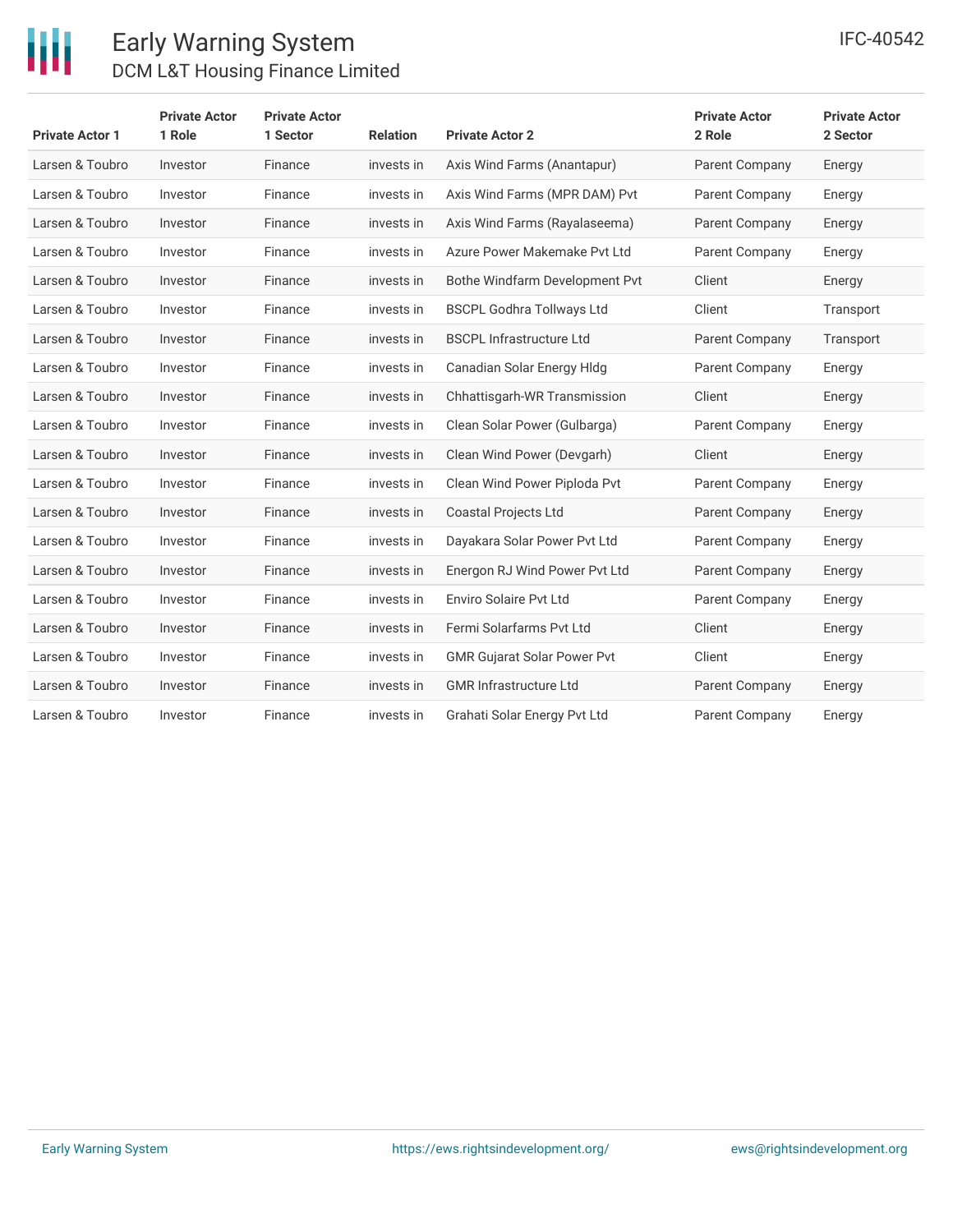

| <b>Private Actor 1</b> | <b>Private Actor</b><br>1 Role | <b>Private Actor</b><br>1 Sector | <b>Relation</b> | <b>Private Actor 2</b>                    | <b>Private Actor</b><br>2 Role | <b>Private Actor</b><br>2 Sector |
|------------------------|--------------------------------|----------------------------------|-----------------|-------------------------------------------|--------------------------------|----------------------------------|
| Larsen & Toubro        | Investor                       | Finance                          | invests in      | <b>GVK Power &amp; Infrastructure Ltd</b> | Parent Company                 | Transport                        |
| Larsen & Toubro        | Investor                       | Finance                          | invests in      | Hero Future Energies Pvt Ltd              | Parent Company                 | Energy                           |
| Larsen & Toubro        | Investor                       | Finance                          | invests in      | Hindupur Solar Parks Pvt Ltd              | Client                         | Energy                           |
| Larsen & Toubro        | Investor                       | Finance                          | invests in      | Hindustan Powerprojects Pvt               | Parent Company                 | Energy                           |
| Larsen & Toubro        | Investor                       | Finance                          | invests in      | <b>IDFC Ltd</b>                           | Parent Company                 | Energy                           |
| Larsen & Toubro        | Investor                       | Finance                          | invests in      | <b>IRB PP Project Pvt Ltd</b>             | Client                         | Transport                        |
| Larsen & Toubro        | Investor                       | Finance                          | invests in      | <b>KAS Onsite Power Solutions LLP</b>     | Parent Company                 | Energy                           |
| Larsen & Toubro        | Investor                       | Finance                          | invests in      | KN Bijapura Solar Energy Pvt              | Parent Company                 | Energy                           |
| Larsen & Toubro        | Investor                       | Finance                          | invests in      | KN Indi Vijayapura Solar                  | Parent Company                 | Energy                           |
| Larsen & Toubro        | Investor                       | Finance                          | invests in      | Lodha Developers Ltd                      | Parent Company                 | Industry and Trade               |
| Larsen & Toubro        | Investor                       | Finance                          | invests in      | Magnet Buildtech Pvt Ltd                  | Parent Company                 | Industry and Trade               |
| Larsen & Toubro        | Investor                       | Finance                          | invests in      | MB Power(Madhya Pradesh)Ltd               | Client                         | Energy                           |
| Larsen & Toubro        | Investor                       | Finance                          | invests in      | MBL (CGRG) Road Ltd                       | <b>Parent Company</b>          | Transport                        |
| Larsen & Toubro        | Investor                       | Finance                          | invests in      | Mbl (GSY) Road Ltd                        | Parent Company                 | Transport                        |
| Larsen & Toubro        | Investor                       | Finance                          | invests in      | <b>Mhaiskar Ventures Pvt Ltd</b>          | Parent Company                 | Transport                        |
| Larsen & Toubro        | Investor                       | Finance                          | invests in      | Mihit Solar Power Pvt Ltd                 | Parent Company                 | Energy                           |
| Larsen & Toubro        | Investor                       | Finance                          | invests in      | Molagavalli Renewable Pvt Ltd             | Client                         | Energy                           |
| Larsen & Toubro        | Investor                       | Finance                          | invests in      | Morgan Stanley                            | Parent Company                 | Energy                           |
| Larsen & Toubro        | Investor                       | Finance                          | invests in      | Mumbai Cargo Svc Centre                   | Parent Company                 | Transport                        |
| Larsen & Toubro        | Investor                       | Finance                          | invests in      | Mumbai Intl Airport Pvt Ltd               | Client                         | Transport                        |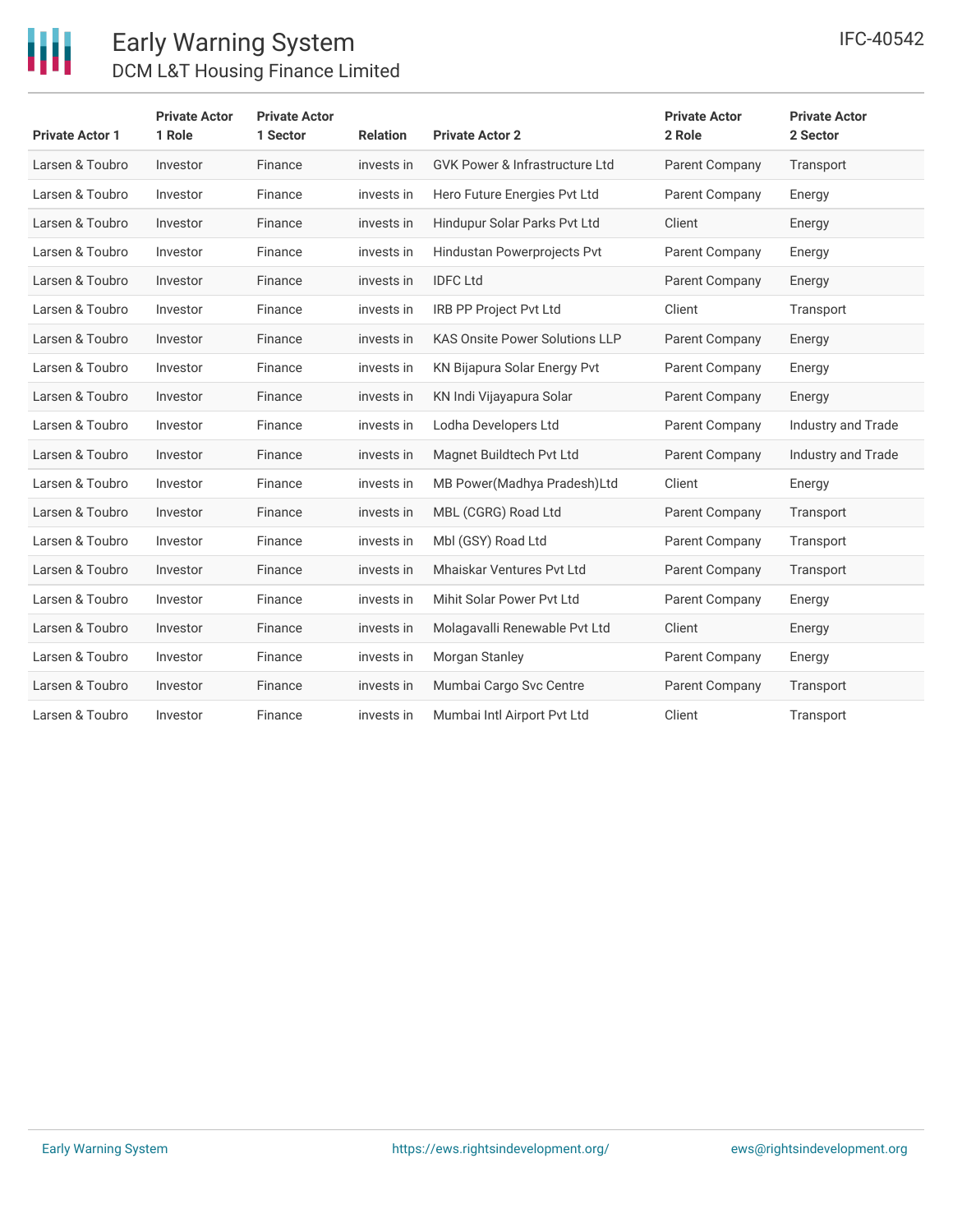

| <b>Private Actor 1</b> | <b>Private Actor</b><br>1 Role | <b>Private Actor</b><br>1 Sector | <b>Relation</b> | <b>Private Actor 2</b>                  | <b>Private Actor</b><br>2 Role | <b>Private Actor</b><br>2 Sector |
|------------------------|--------------------------------|----------------------------------|-----------------|-----------------------------------------|--------------------------------|----------------------------------|
| Larsen & Toubro        | Investor                       | Finance                          | invests in      | Mytrah Vayu (Tungabhadra) Pvt           | Client                         | Energy                           |
| Larsen & Toubro        | Investor                       | Finance                          | invests in      | Navayuga Dhola Infra Projects           | Parent Company                 | Construction                     |
| Larsen & Toubro        | Investor                       | Finance                          | invests in      | Navayuga Quazigund Expressway           | Parent Company                 | Transport                        |
| Larsen & Toubro        | Investor                       | Finance                          | invests in      | <b>NCC Ltd</b>                          | Parent Company                 | Transport                        |
| Larsen & Toubro        | Investor                       | Finance                          | invests in      | NRSS XXIX Transmission Ltd              | Client                         | Energy                           |
| Larsen & Toubro        | Investor                       | Finance                          | invests in      | Odisha Generation Phase-II              | Parent Company                 | Energy                           |
| Larsen & Toubro        | Investor                       | Finance                          | invests in      | Orange Agar Wind Power Pvt Ltd          | Parent Company                 | Energy                           |
| Larsen & Toubro        | Investor                       | Finance                          | invests in      | Ostro Jaisalmer Pvt Ltd                 | Parent Company                 | Energy                           |
| Larsen & Toubro        | Investor                       | Finance                          | invests in      | Ostro Kutch Wind Pvt Ltd                | Parent Company                 | Energy                           |
| Larsen & Toubro        | Investor                       | Finance                          | invests in      | Ostro Madhya Wind Pvt Ltd               | Client                         | Energy                           |
| Larsen & Toubro        | Investor                       | Finance                          | invests in      | Penna Cement Industries Ltd             | Parent Company                 | Construction                     |
| Larsen & Toubro        | Investor                       | Finance                          | invests in      | Power Finance Corp Ltd                  | Parent Company                 | Energy                           |
| Larsen & Toubro        | Investor                       | Finance                          | invests in      | <b>ReNew Power Bond Facilities 2018</b> | Client                         | Energy                           |
| Larsen & Toubro        | Investor                       | Finance                          | invests in      | <b>ReNew Power Ventures</b>             | Parent Company                 | Energy                           |
| Larsen & Toubro        | Investor                       | Finance                          | invests in      | <b>Renew Power Ventures Pvt</b>         | Parent Company                 | Energy                           |
| Larsen & Toubro        | Investor                       | Finance                          | invests in      | <b>Renew Wind Energy</b>                | Parent Company                 | Energy                           |
| Larsen & Toubro        | Investor                       | Finance                          | invests in      | Renew Wind Energy Rajasthan             | Parent Company                 | Energy                           |
| Larsen & Toubro        | Investor                       | Finance                          | invests in      | Sand Land Real Estates Pvt Ltd          | Parent Company                 | Industry and Trade               |
| Larsen & Toubro        | Investor                       | Finance                          | invests in      | Sanghi Inds Ltd                         | Parent Company                 | Construction                     |
| Larsen & Toubro        | Investor                       | Finance                          | invests in      | Solitaire Energies Limited              | Client                         | Energy                           |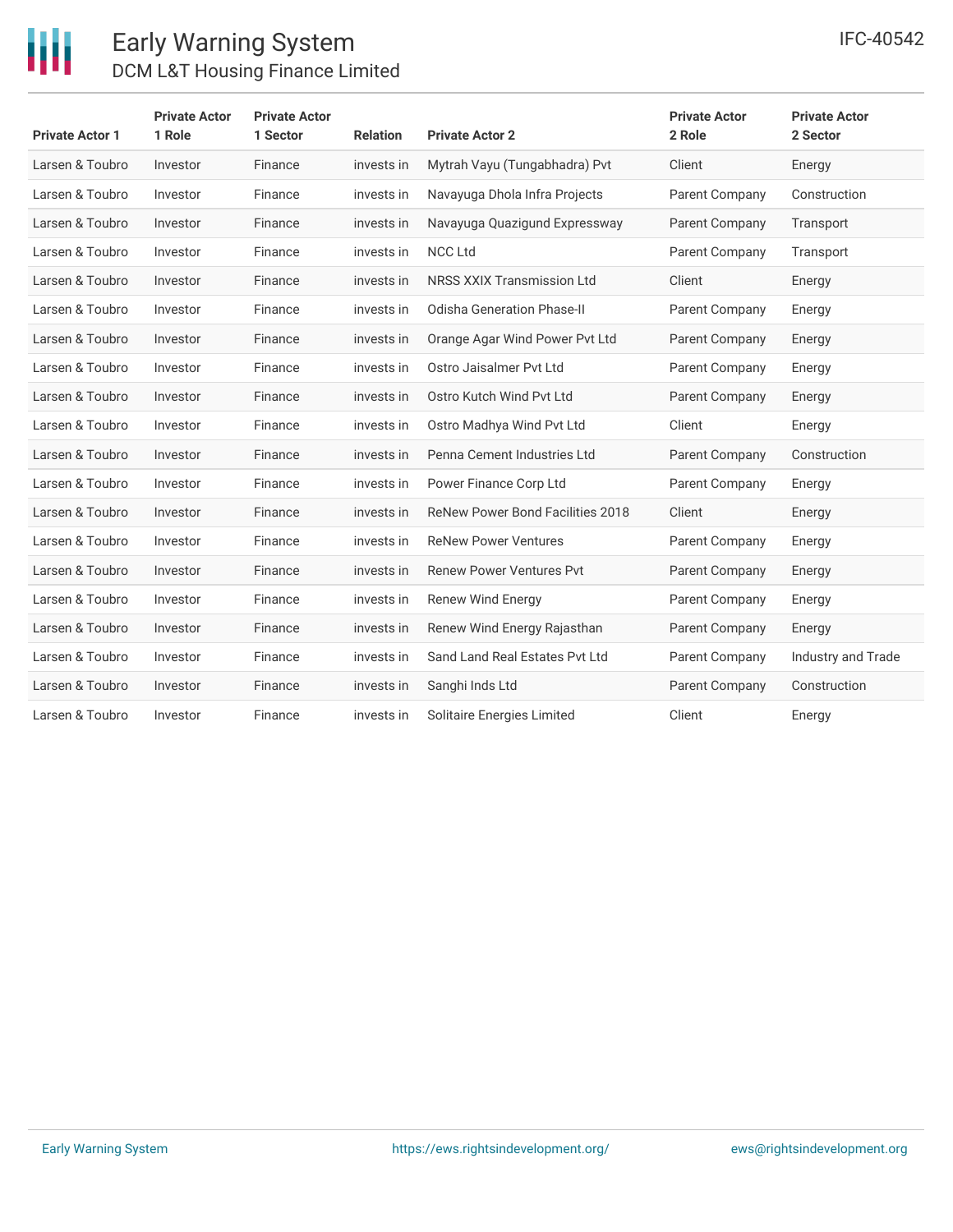| <b>Private Actor 1</b>          | <b>Private Actor</b><br>1 Role | <b>Private Actor</b><br>1 Sector | <b>Relation</b> | <b>Private Actor 2</b>                  | <b>Private Actor</b><br>2 Role | <b>Private Actor</b><br>2 Sector |
|---------------------------------|--------------------------------|----------------------------------|-----------------|-----------------------------------------|--------------------------------|----------------------------------|
| Larsen & Toubro                 | Investor                       | Finance                          | invests in      | Sterlite Grid 2 Ltd                     | Parent Company                 | Energy                           |
| Larsen & Toubro                 | Investor                       | Finance                          | invests in      | Sun Photo Voltaic Energy                | Client                         | Energy                           |
| Larsen & Toubro                 | Investor                       | Finance                          | invests in      | Suprasanna Solaire Energy Pvt           | Parent Company                 | Energy                           |
| Larsen & Toubro                 | Investor                       | Finance                          | invests in      | Surajkiran Renewable                    | Parent Company                 | Energy                           |
| Larsen & Toubro                 | Investor                       | Finance                          | invests in      | The Raksha Trust                        | Parent Company                 | Energy                           |
| Larsen & Toubro                 | Investor                       | Finance                          | invests in      | Tirunelveli Solar Project Pvt           | Parent Company                 | Energy                           |
| Larsen & Toubro                 | Investor                       | Finance                          | invests in      | Ujjawala Power Private Ltd              | Client                         | Energy                           |
| Larsen & Toubro                 | Investor                       | Finance                          | invests in      | Vena Energy Fatanpur Power              | <b>Parent Company</b>          | Energy                           |
| Larsen & Toubro                 | Investor                       | Finance                          | invests in      | Vena Energy KN Wind Power Pvt           | <b>Parent Company</b>          | Energy                           |
| Larsen & Toubro                 | Investor                       | Finance                          | invests in      | Vena Energy Power Resources             | Parent Company                 | Energy                           |
| Larsen & Toubro                 | Investor                       | Finance                          | invests in      | Western UP Tollway Ltd                  | Client                         | Transport                        |
| Mhaiskar Ventures Pvt Ltd       | Parent Company                 | Transport                        | owns            | <b>IRB PP Project Pvt Ltd</b>           | Client                         | Transport                        |
| Morgan Stanley                  | Parent Company                 | Energy                           | owns            | Bothe Windfarm Development Pvt          | Client                         | Energy                           |
| <b>NCC Ltd</b>                  | Parent Company                 | Transport                        | owns            | Western UP Tollway Ltd                  | Client                         | Transport                        |
| Power Finance Corp Ltd          | Parent Company                 | Energy                           | owns            | Chhattisgarh-WR Transmission            | Client                         | Energy                           |
| <b>ReNew Power Ventures</b>     | Parent Company                 | Energy                           | owns            | <b>ReNew Power Bond Facilities 2018</b> | Client                         | Energy                           |
| <b>Renew Power Ventures Pvt</b> | Parent Company                 | Energy                           | owns            | Molagavalli Renewable Pvt Ltd           | Client                         | Energy                           |
| Sterlite Grid 2 Ltd             | Parent Company                 | Energy                           | owns            | <b>NRSS XXIX Transmission Ltd</b>       | Client                         | Energy                           |
| The Raksha Trust                | Parent Company                 | Energy                           | owns            | Mytrah Vayu (Tungabhadra) Pyt           | Client                         | Energy                           |